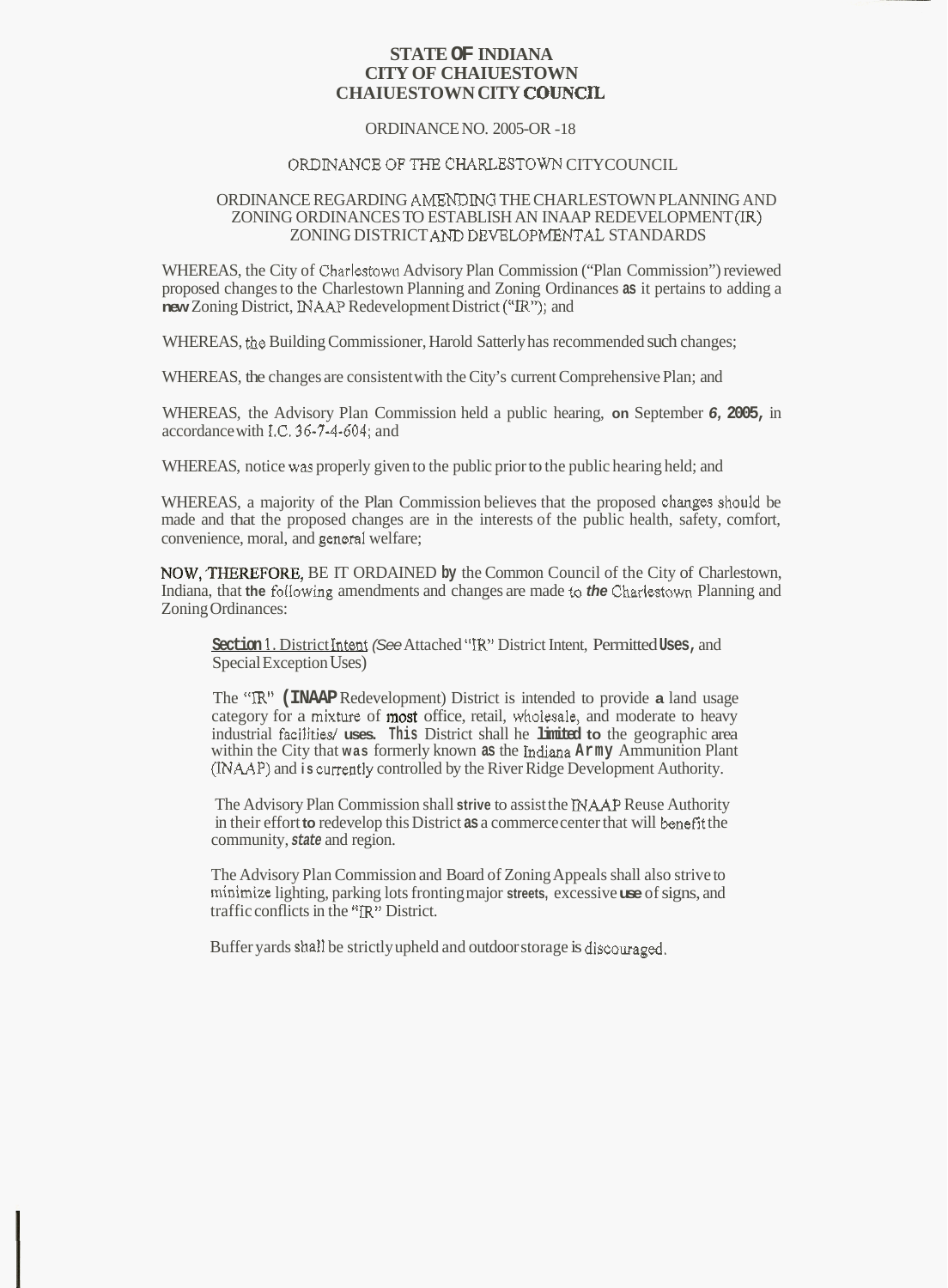Section 2. Developmental Standards (See Attached District Developmental Standards)

In accordance with the Charlestown **Plannhg** and *Zoning* **Ordinances,** the following shall be considered when reviewing a **rezoning** application:

- a. The Comprehensive Plan; and
- b. Current conditions and character of structures and **uses** in each district; and
- c. The most desirable use for which the **land** in each district is adapted; and
- d. The conservation of area values throughout the jurisdiction; and
- e. Responsible development and *growth,* **and**
- f. **Over 2,500** acm of land **are set** to be transferred to the River Ridge **Authority** over the next ten (10) months; and
- **g.** A Zoning District needs to be established for the property to ensure proper design for prospective tenants.

# Section 3. Consistent with Comprehensive **Plan**

The **area** is appropriate to **the IR-INAAP** Redevelopment District Zoning classification and developmental standards and **is** consistent with Charlestom Comprehensive Plan.

This rezoning **was** made upon a vote of a **majority** of the members of **the**  Charlestown Advisory Plan Commission by a vote **taken** at it's regnlarly scheduled meeting on the **ffh day** of September, **2005.** 

# Section 4. Savings Clause.

If any section of this Ordinance shall be deemed unenforceable and/or hot in compliance with any applicable statute or law **by** a **court** of competent jurisdiction, then **to** the extent permissible all other sections of **this** Ordinance shall **remain** in **full** force and effect.

#### Section 5. Repealing Clause.

All sections of any previous Ordinances and/or Resolutions that are inconsistent andlor contradictory to the above **provisions** of this *Ordinance* are hereby repealed.

#### **Section 6.** Effective Date

**This** Ordinance shall be in full **force** and effect upon and *after* its passage **by** the Charlestown City Council or **as** otherwise mandated **by** statute *and/or* rule.

| <b>This Ordinance shall be in full loce and effect upon and after its passage by the</b><br>Charlestown City Council or as otherwise mandated by statute and/or rule. |             |     |                |               |
|-----------------------------------------------------------------------------------------------------------------------------------------------------------------------|-------------|-----|----------------|---------------|
| ADOPTED by the City Council of Charlestown, Indiana, this 12 day of September, 200:                                                                                   |             |     |                |               |
|                                                                                                                                                                       | $\Delta$ YF | NAY | <b>ABSTAIN</b> | <b>ABSENT</b> |
| Jaron<br>Je:<br><b>Bruce Bottorff</b>                                                                                                                                 |             |     |                |               |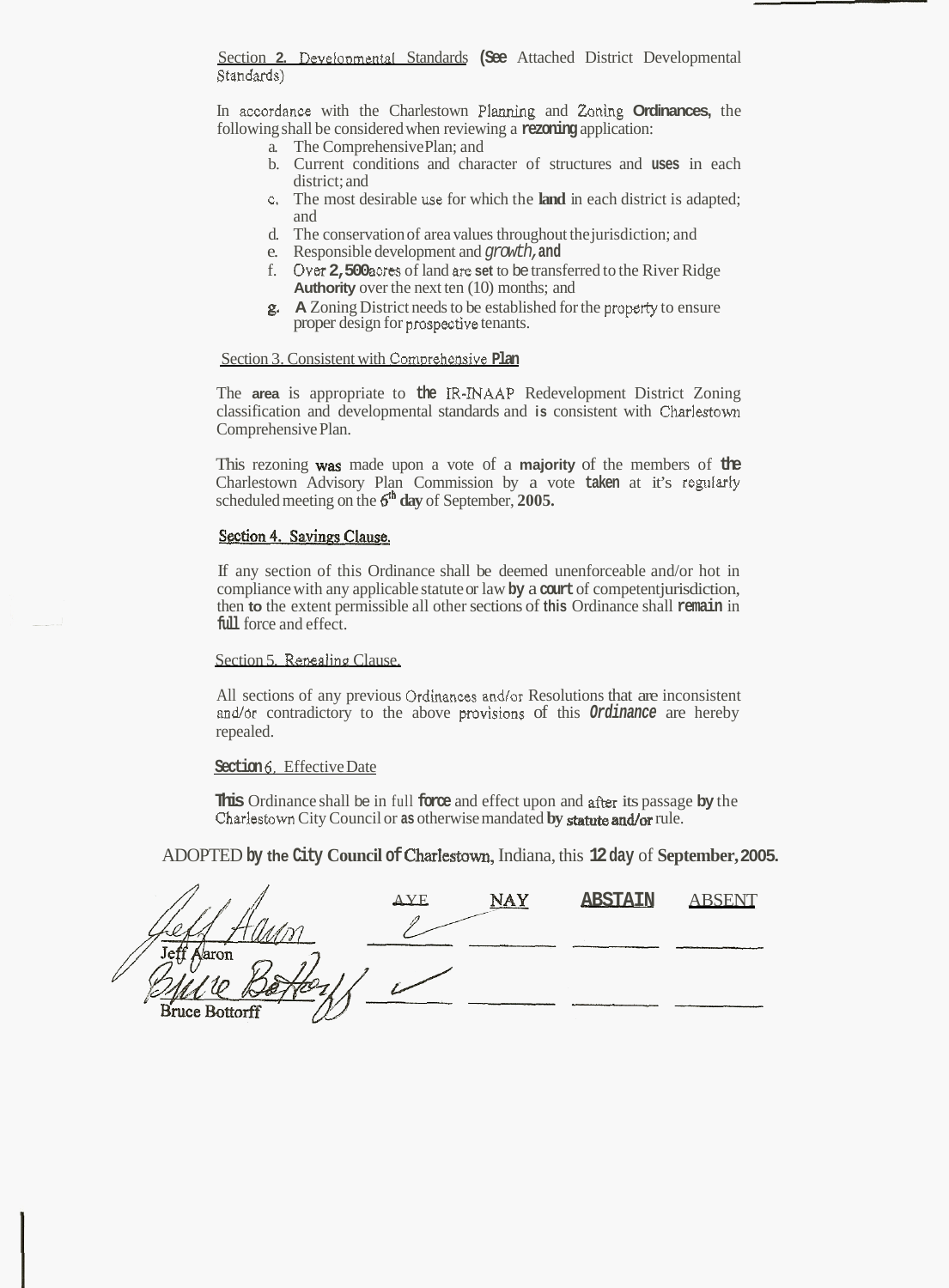|                          | <b>AYE</b> | <b>NAY</b> | <b>ABSTAIN</b> | <b>ABSENT</b> |
|--------------------------|------------|------------|----------------|---------------|
| Tem<br>lero              |            |            |                |               |
| Terry Pierce             |            |            |                |               |
| $\overline{\phantom{a}}$ |            |            |                |               |
| <b>Brian Walker</b>      |            |            |                |               |
|                          |            |            |                |               |
| Matthew Woods            |            |            |                |               |

APPROVED <u>/ Muchael Date:</u> DATE:

ATTEST  $\ell = 20000$ 

\\Server\LTC\Forms\C-town\CityCouncilOrdinance.091505.doc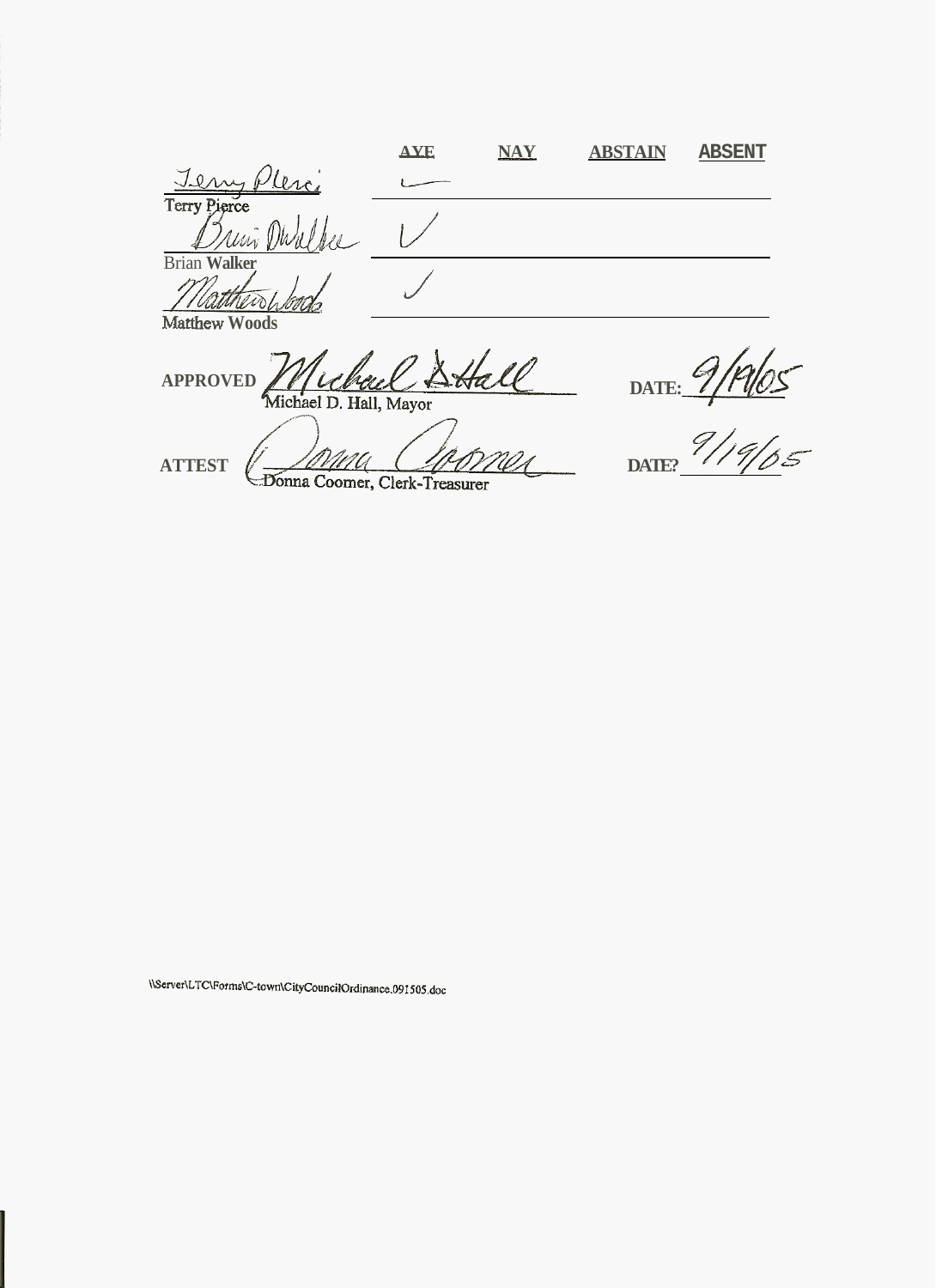# "IR" District

| 4.23 | "IR" District Intent, Permitted Uses, and Special Exception Uses |  |  |  |  |  |
|------|------------------------------------------------------------------|--|--|--|--|--|
|------|------------------------------------------------------------------|--|--|--|--|--|

| <b>District Intent</b>                                                                                                                                                                                                                                                                                                                                                                                                                                                                                                                                                                                                                                                                                                                                                                                                                                                                                                              | <b>Permitted Uses</b>                                                                                                                                                                                                                                                                                                                                                                                                                                                                                                                                                                                                                                                                                                                                                                                                                          | Special Exception Uses                                                                                                                                                                                                                                                                                                                                                                                                                                                                                               |
|-------------------------------------------------------------------------------------------------------------------------------------------------------------------------------------------------------------------------------------------------------------------------------------------------------------------------------------------------------------------------------------------------------------------------------------------------------------------------------------------------------------------------------------------------------------------------------------------------------------------------------------------------------------------------------------------------------------------------------------------------------------------------------------------------------------------------------------------------------------------------------------------------------------------------------------|------------------------------------------------------------------------------------------------------------------------------------------------------------------------------------------------------------------------------------------------------------------------------------------------------------------------------------------------------------------------------------------------------------------------------------------------------------------------------------------------------------------------------------------------------------------------------------------------------------------------------------------------------------------------------------------------------------------------------------------------------------------------------------------------------------------------------------------------|----------------------------------------------------------------------------------------------------------------------------------------------------------------------------------------------------------------------------------------------------------------------------------------------------------------------------------------------------------------------------------------------------------------------------------------------------------------------------------------------------------------------|
| he"IR" (INAAPRedevelopment)<br>istrict <b>B</b> intended to providea<br>ind w e category for a mixture of<br>iost office, rotal, wholesale. and<br>toderate to heavy industrial<br>scilities/uses. This district should<br>e limited to the geographic area<br>vithin the city that was formedy<br>nown as the Indiana Army<br>Ummunition Plant (INAAP) and that<br>s currently controlled by the INAAP<br>leuse Authority.<br>The PlanCommission should strive<br>o assist the INAAP ReuseAuthority<br>ntheir effort to redevelopthis<br>listrict as a commerce center that<br>vill benefit the community. stale.<br>ind region.<br>The PlanCommission and Board of<br>Coning Appeals should also strive<br>o minimize lighting, parkinglots<br>ronting major streets, excessive<br>ise of signs, and traffic conflicts in<br>he "IR"District.<br>3uffer yards should be strictly<br>uphold and outdoor storage is<br>discouraged. | storage of agricultural products<br>processing agriculture products<br>Institutional/Public Facilities<br><b>ALL</b><br>Business: Auto Sales/Services<br>automobile body shop (enclosed)<br>.automobile repair, major (enclosed)<br>.automobile part sales (new)<br><b>Business: General Business</b><br><b>ALL</b><br>Business: Office / Professional<br>AL L<br><b>Business: Retail</b><br>ALL.<br><b>Industrial Lises</b><br>bottled gas storage/distribution<br>distribution center<br>∙flex-space<br>heavy manufacturing<br>· light manufacturing<br>·office complex<br>· research center<br>Communication/Utility<br>radio/TV station<br>storage tanks nonhazardous<br>· telephone exchange<br><b>Miscellaneous</b><br>$-$<br>*accessory uses<br>"All Proposed Uses Must be Approved<br>by the INAAP Reuse Authority or its<br>designee. | Business: Auto Sales/Services<br>·automobile/truck storage (outdoor)<br>automobile service station<br><b>filling/gas station</b><br>Business: Food Sales/Service<br>ALL.<br>Business: PersonalService<br><b>ALL</b><br>Business: Recreation<br>AI<br>Industrial Uses<br>∙incinerator:<br>·liquid fertilizer storage/distribution<br>Communication/Utility<br>electrical generator<br>· pipeline pumping station<br>public wells<br>· sewage treatment plants<br>· telecommunication facility<br>· utility substation |
|                                                                                                                                                                                                                                                                                                                                                                                                                                                                                                                                                                                                                                                                                                                                                                                                                                                                                                                                     |                                                                                                                                                                                                                                                                                                                                                                                                                                                                                                                                                                                                                                                                                                                                                                                                                                                |                                                                                                                                                                                                                                                                                                                                                                                                                                                                                                                      |